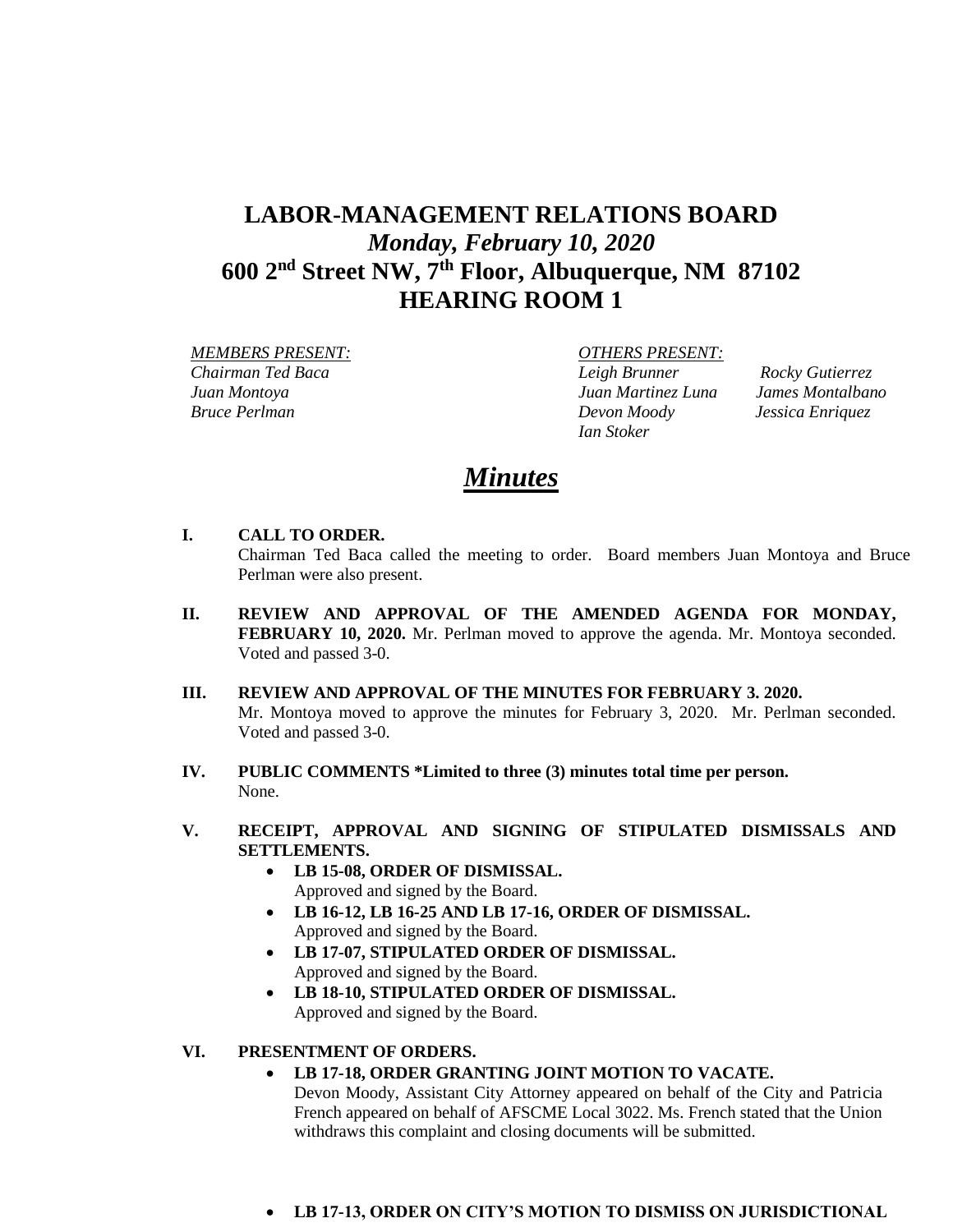## **GROUNDS OR IN THE ALTERNATIVE MOTION FOR SUMMARY JUDGEMENT.**

Approved and signed by the Board.

## **VII. BOARD'S DISCUSSION ON CITY'S GENERAL OBJECTIONS TO THE FORM OF PLAINTIFF'S PROHIBITED PRACTICE COMPLAINTS.**

There was brief discussion between the Board, Assistant City Attorney Melissa Kountz and AFSCME Representative Rocky Gutierrez regarding the City's Answers to PPC's that are submitted after a complaint is filed. Ms. Kountz stated that some of the complaints filed by the Unions are difficult to respond to and Mr. Gutierrez stated that he will discuss with other representatives to work on improving the submission of PPC's.

## **VIII. CITY AND UNION'S PRESENTMENT AND STATUS OF OLD PENDING CASES FROM 2018 AND PRIOR.**

Ms. Kountz appeared on behalf of the City and presented a list of pending and open cases which total an estimate of 76 cases.Mr. Gutierrez appeared on behalf of AFSCME and asked to continue this item matter for future meeting date to allow the Union time to review what the City presented and will come back with their input. The Board scheduled a meeting on March 6, 2020 for status conference on all pending cases that need to be scheduled for hearing.

# **IX. STATUS CONFERENCE:**

• **RESCHEDULED FROM JANUARY 24, 2020- LB 17-22, PROHIBITED PRACTICE COMPLAINT FILED BY AFSCME LOCAL 3022 ON BEHALF OF RICHARD RODRIGUEZ AGAINST THE CITY OF ALBUQUERQUE PARKS AND RECREATION DEPARTMENT FOR GIVING MR. RODRIGUEZ A THREE (3) DAY SUSPENSION WITHOUT JUST CAUSE. (PATRICIA FRENCH, AFSCME LOCAL 3022)**

Juan Martinez, Assistant City Attorney appeared on behalf of the City and Patricia French appeared on behalf of AFSCME 3022. Mr. Martinez stated that the City filed a Motion to Dismiss and a response was never submitted by the Union. Chairman Baca scheduled this matter for motions hearing on March 13, 2020 and stated that the Union must file a response by March 2, 2020.

## **X. NEW BUSINESS AND ENTERING OF SCHEDULING ORDERS:**

• **LB 19-46, PROHIBITED PRACTICE COMPLAINT FILED BY AFSCME LOCAL 3022 ON BEHALF OF FRANCIS GARCIA AGAINST THE CITY OF ALBUQUERQUE POLICE DEPARTMENT, LMRO 3-2-9A6, CBA 0.1, PREAMBLE 24. INVESTIGATIONS & DISCIPLINE, 39.1 NON-DISCRIMINATION.** 

MS. Kountz appeared on behalf of the City and asked the Board to schedule this matter for merits hearing. Ms. French appeared on behalf of the Union. Chairman Baca scheduled this matter for merits hearing on June 22, 2020.

Chairman Baca also stated that the meeting and all merit hearings scheduled for June 19, 2020 are rescheduled for June 22, 2020.

• **LB 19-47, PROHIBITED PRACTICE COMPLAINT FILED BY AFSCME LOCAL 3022 ON BEHALF OF YOLANDA BARRERAS AGAINST THE CITY OF ALBUQUERQUE FINANCE & ADMINSTRATIVE SERVICES DEPARTMENT, LMRO 3-2-9A6, CBA 0.1, PREAMBLE 24. INVESTIGATIONS & DISCIPLINE, 39.1 NON-DISCRIMINATION.**

Justin Pennington, Assistant City Attorney appeared on behalf of the City and Ms. French appeared on behalf of AFSCME 3022. The parties presented a Stipulated Order of Dismissal and it was approved and signed by the Board.